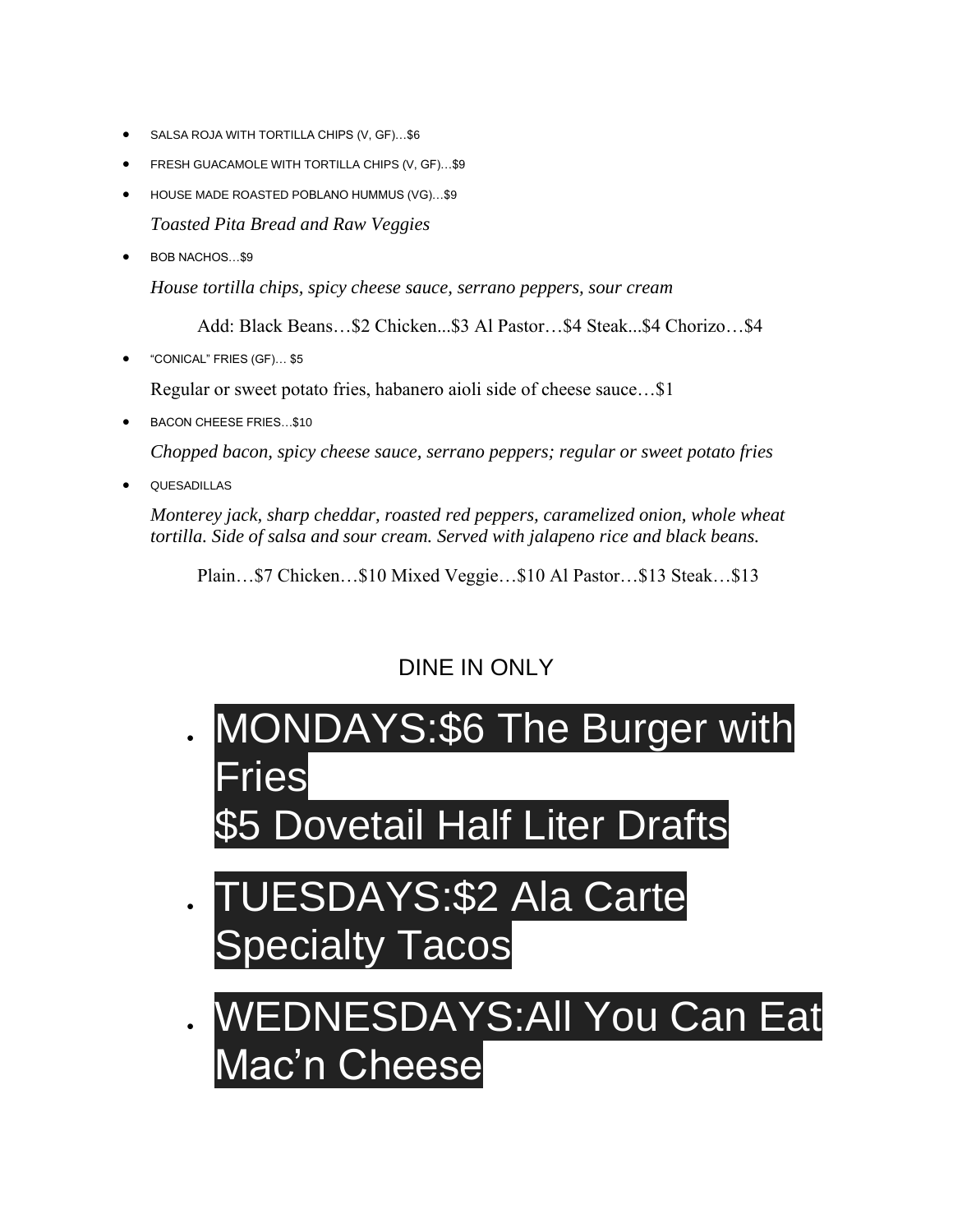# • THURSDAYS:\$10 Chef Special **Dinner**

### SOUPS AND SALADS

#### **House Dressings: Ranch, Chipotle Caesar, Apple Cider Vinaigrette Top any salad with grilled chicken breast \$3 or tequila marinated steak \$4**

- ROASTED PORK POZOLE VERDE SOUP (GF) CUP…\$6 BOWL…\$11 *Hominy, spices, shredded lettuce, chips & lime*
- HOUSE SALAD (V, GF)...\$10

*Mixed greens, rainbow carrots, tomatoes, tortilla strips, choice of dressing*

• SPICY CHICKEN CAESAR SALAD (VG, GF)...\$13

*Chopped romaine, roasted red peppers, parmesan, tortilla strips, chipotle Caesar dressing*

• GRILLED STEAK SALAD (GF)…\$13

*Baby spinach, grilled tequila marinated steak, pepper jack cheese, cucumber, onion, carrot, chili spiced pepitas, apple cider vinaigrette. Vegetarian…\$10*

## SIDES

- SOUR CREAM, RANCH, BBQ SAUCE HABANERO OR GARLIC AIOLI…\$.50
- GUACAMOLE…\$2 SALSA…\$1
- SAUTÉED VEGGIES…\$4
- JALAPENO RICE AND REFRIED BLACK BEANS…\$2
- MIXED GREEN SALAD…\$4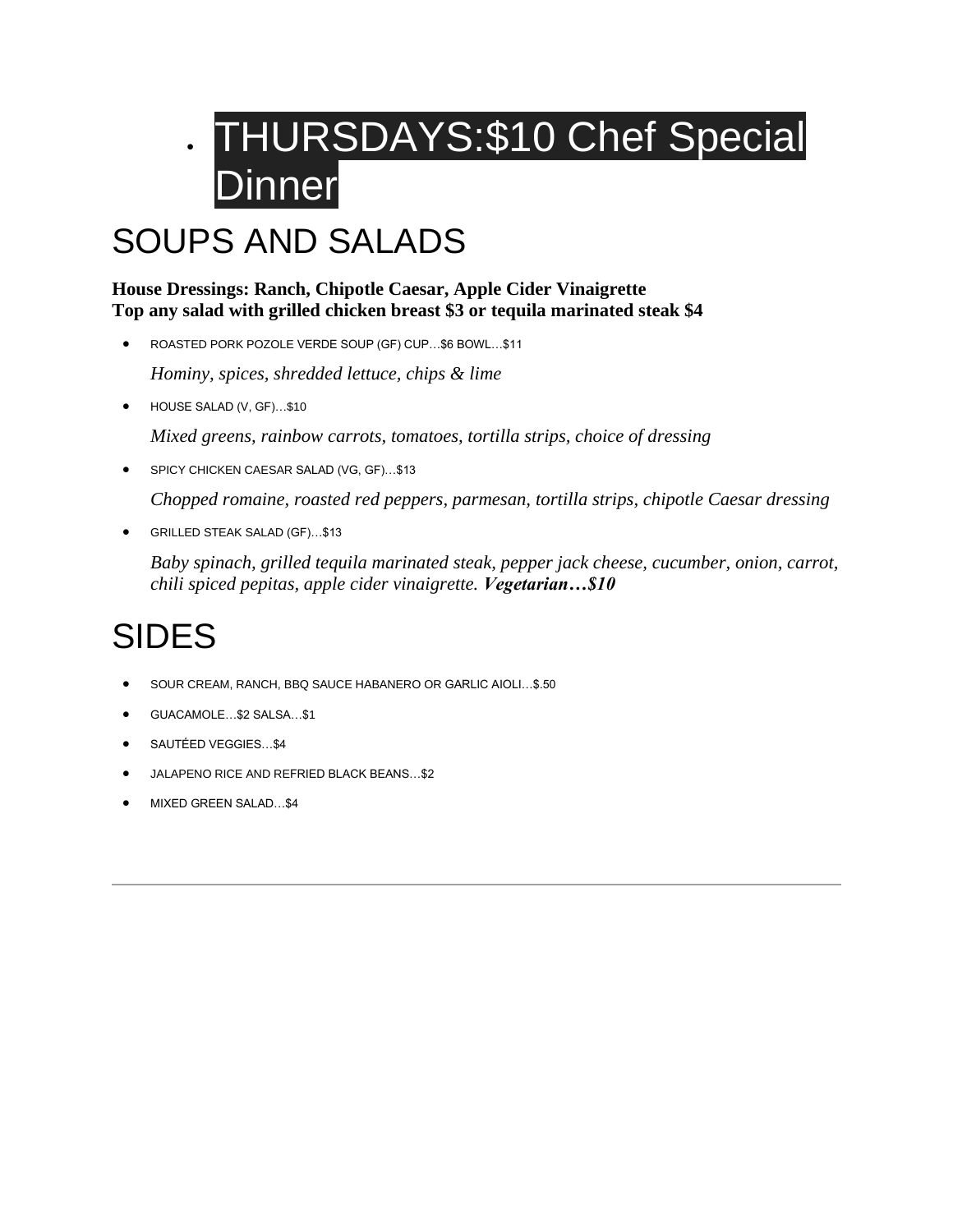

### BURGERS, SANDWICHES, TACOS

**Served with Fries unless otherwise stated Substitutions (\$1): Hand Cut Sweet Potato Fries or Rice and Beans; (\$3) Side Salad or Sautéed Veggies**

• THE CLASSIC…\$11

*Lettuce, tomato, onion, pickle; sesame seed bun.*

**Toppings (\$1 each): American Cheese, Hooks Cheddar, Smoked Gouda, Monterey Jack, Pepper Jack, Grilled Onion, Sautéed Mushrooms, Serrano Peppers, Pickled Jalapeno (\$2 each): Buttermilk Blue, Red Dragon Cheddar, Fried Egg, Bacon, Guacamole, Roasted Red Pepper**

• \*THE BOB BURGER…\$13

*Red Dragon cheddar, pancetta, over easy egg; pretzel bun*

• \*ANTONIO BURGER…\$13

*Sautéed mushrooms, grilled onion, pickled jalapeno, pickle, pepper jack, house BBQ sauce; pretzel bun*

• \*CANTINA BURGER…\$13

*Grilled pineapple, guacamole, tortilla chips, spicy cheese sauce, serrano peppers; brioche bun*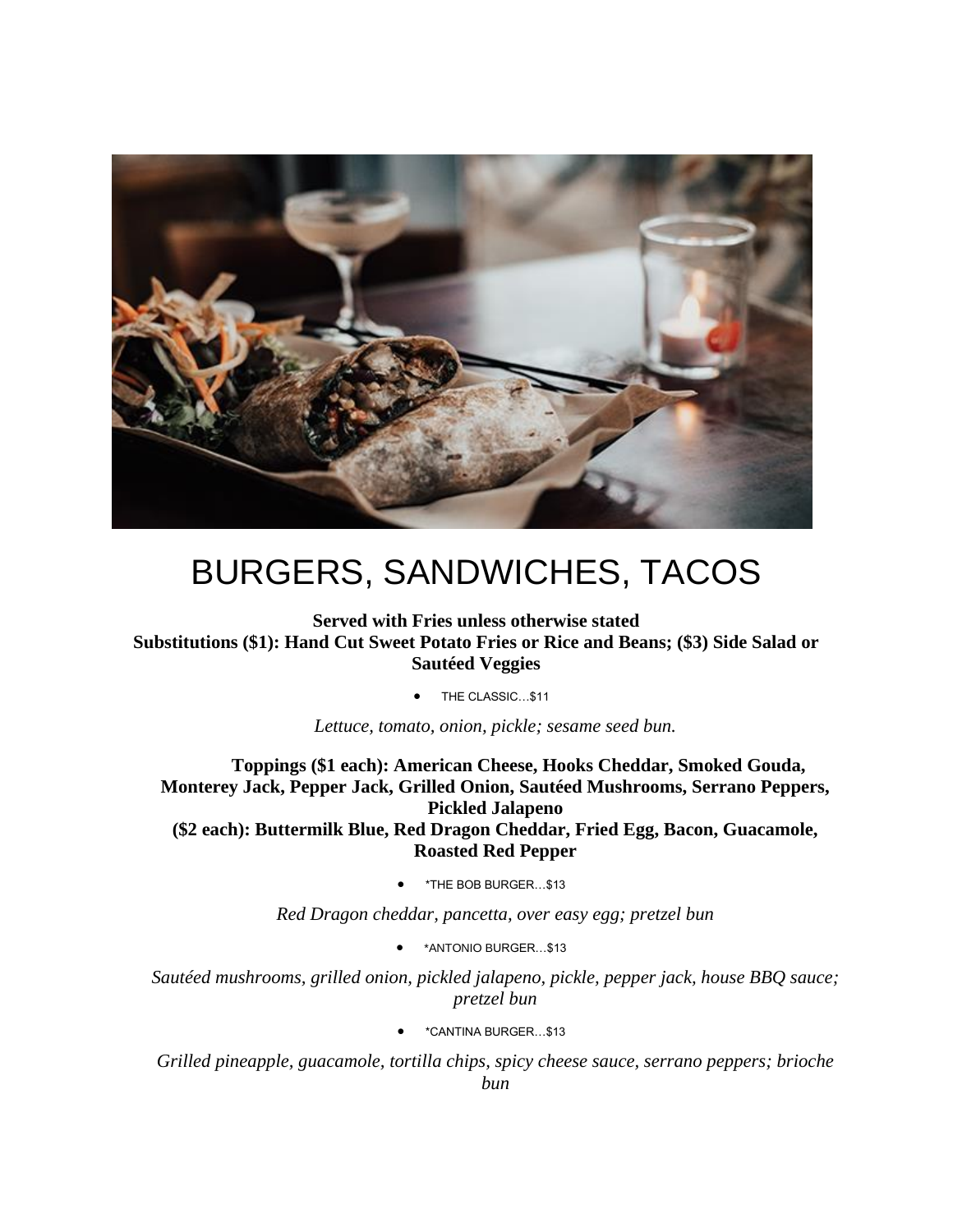• \*BBQ BURGER…\$13

*House BBQ sauce, bacon, Hooks cheddar; pretzel bun*

**•** TURKEY BURGER...\$12

*Ground turkey patty, smoked gouda, chipotle mayo, grain mustard; brioche bun*

• VEGGIE BURGER (VG)…\$10

*Veggie patty made with black bean, cauliflower, oats, and rice; garlic aioli; brioche bun*

• B.L.T.C.…\$10

*Bacon, lettuce, tomato, American cheese, side garlic aioli; brioche toast*

• GRILLED CHEESE (VG)…\$10

*Sharp cheddar and smoked gouda; brioche toast*

#### **Add Bacon or Guacamole: \$2 each**

• ROSEMARY CHICKEN CLUB...\$13

*Pepper jack, bacon, guacamole, lettuce, tomato, chipotle mayo; brioche toast*

• CHILACA VEGGIE WRAP (VG)…\$12

*Sautéed mixed seasonal vegetables, spinach, apple cider vinaigrette; whole wheat tortilla*

• AL PASTOR BURRITO…\$13

*Al pastor, baby spinach, red onion, cilantro, rice, Monterey jack, guacamole; whole wheat tortilla*

• TACOS

*Three corn tortillas, diced red onion, cojita cheese, sour cream, salsa. Side of Jalapeno rice and black beans.*

> **Chicken (GF)…\$9 Seasonal mixed vegetables (VG, GF)…\$9 Al Pastor with guacamole…\$13 Tequila marinated steak (GF)…\$12 Chorizo (GF)…\$12**

#### **V-Vegan VG-Vegetarian GF-Gluten Free**

While some dishes are gluten free, our kitchen is not. Cross contamination may occur, please alert your server about any allergies or extreme dietary restrictions. Many dishes can be altered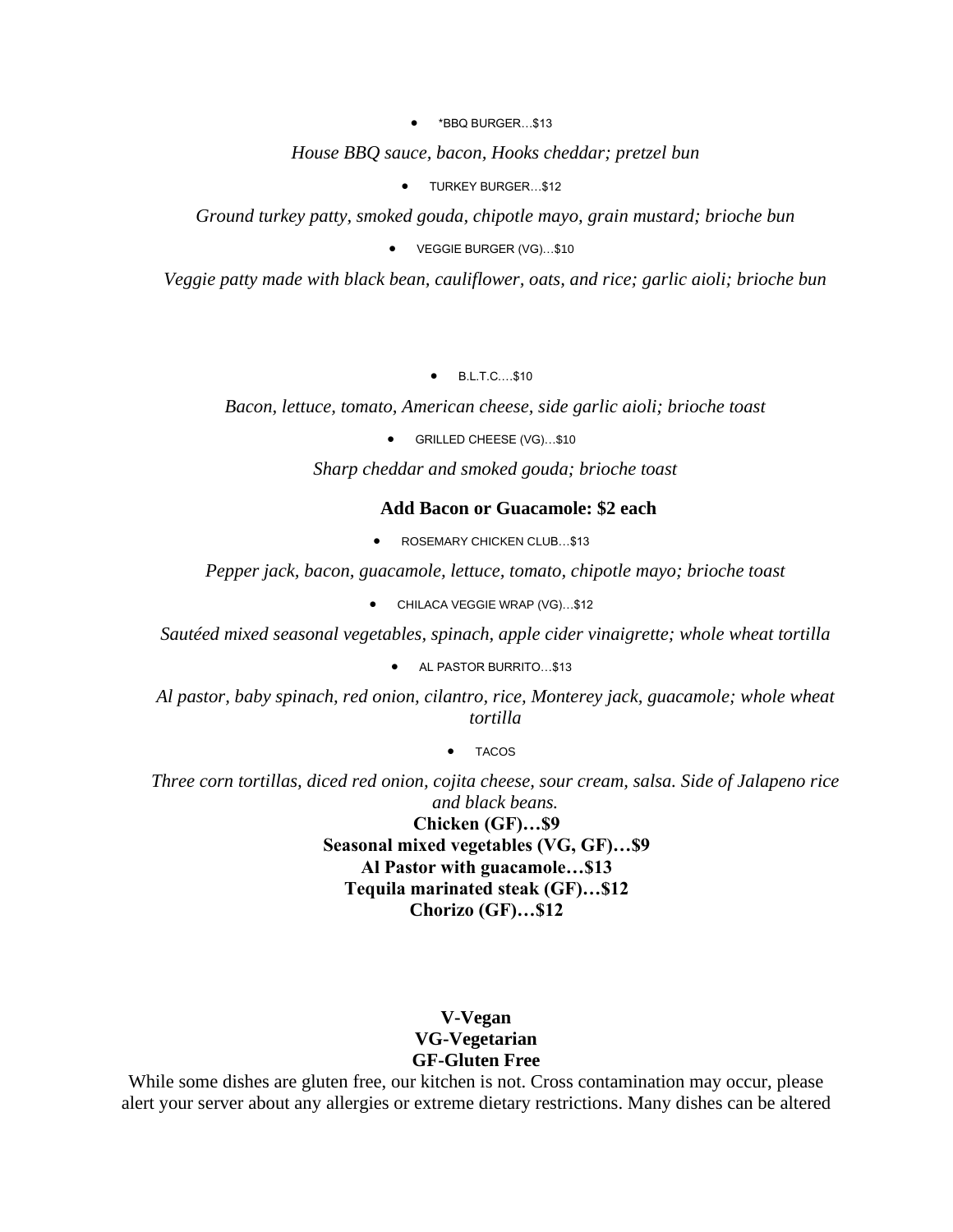to accommodate gluten free/vegetarian/vegan diets.

\*The consumption of raw or undercooked foods of animal origin such as beef, eggs, fish, lamb, pork, poultry, or shellfish may result in an increased risk of foodborne illness. Individuals with certain underlying health conditions may be at higher risk and should consult their physician or public health official for further information.\*

## BRUNCH AT THE BOB

#### **SATURDAY AND SUNDAY 11-3**

- "CONICAL" FRIES (GF)… \$5
- SALSA VERDE WITH TORTILLA CHIPS (V, GF)…\$6
- HOUSEMADE GUACAMOLE WITH TORTILLA CHIPS (V, GF)…\$9
- ROASTED PORK POZOLE VERDE (GF) SMALL…\$6 LARGE…\$11

*hominy, spices, shredded lettuce, lime*

• SPICY CAESAR SALAD WITH CHICKEN(GF) ...\$13

*Chopped romaine, grilled chicken breast, red pepper, parmesan, tortilla chips, chipotle Caesar*

• BRUNCH TACOS (GF)…\$10

*Scrambled eggs, cilantro, onion, tomato, cotija cheese, salsa verde, side of jalapeno rice*

#### **Add Bacon or Chorizo: \$2**

• BRUNCH BAGEL …\$12

*Ham, scrambled egg, American cheese, bacon, on a jalapeno cheddar bagel; side of fries*

• AL PASTOR CHILAQUILES…\$12

*Tortilla chips, al Pastor, two fried eggs, salsa verde, cotija cheese and sour cream*

• BOB'S BRUNCH BOWL…\$13

*Home potatoes, two fried eggs, cheese sauce, chorizo, red onion, cilantro*

• BRUNCH PLATE…\$10

*Two over easy or scrambled eggs, bacon, toast and home potatoes*

• VANILLA CARAMEL CAKE WITH BERRIES…\$8

*Dense vanilla cake, caramel whiskey sauce, whipped cream, fresh seasonal berries*

• STEAK AND EGGS...\$15

*6oz Steak, 2 over easy eggs, home potatoes and toast*